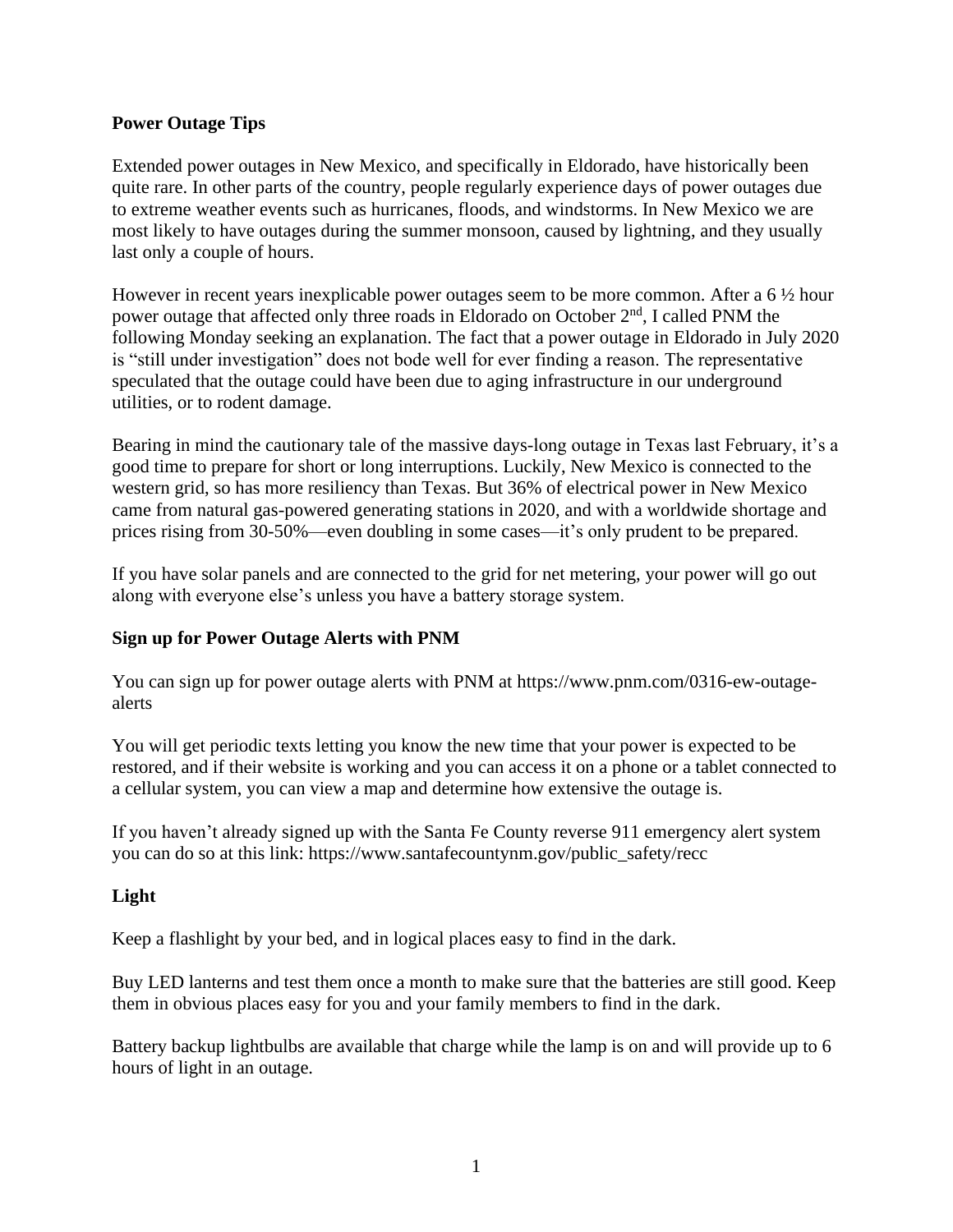Plug-in emergency lights are always charging and will come on in the event of an outage. These are useful in hallways and garages in particular.

If you must use candles, use those that come in a glass. Put them in a fireplace if you have one and aren't using it for warmth. Be very careful of open flames.

Clip-on booklights are handy if you want to read your way through an outage.

# **Heat**

Your gas boiler will go out during an outage. It is not recommended to heat your home with a gas oven, for both fire safety and indoor air pollution reasons.

If you have a fireplace, you can tack up blankets or sheets to make the area that you need to heat smaller.

## **Phones and Electronics**

Most people rely on their cell phones, so it's a good idea to have a portable charger that you keep charged up regularly. Solar chargers are also available. You can always charge your phone off your car battery.

If you still have a landline, an old-fashioned phone that does not rely on electricity but plugs directly into the phone jack will continue working.

A battery back-up system for your computer and printers will keep them running for a couple of hours, and will have plugs for charging other devices. It's a good idea to power down your computer properly while it still has power. These systems, which are also surge protectors, claim to insure your equipment up to a certain amount but do you really want to argue with a corporation when the burden of proof will be on you? It's generally best to unplug sensitive electronic equipment, and anything else you like that is expensive or inconvenient to replace.

In the middle of the night, often your first clue that there is a power outage will be the beeping of your battery back-up system. Some of them beep periodically, a good reason to power down all equipment and unplug the battery backup.

# **Medical Equipment**

If you are medically dependent on electrical equipment, be sure to have have battery backup that will last long enough for you to get through a short outage or get to a location with power.

# **Water**

If you are on a well, you will only have whatever water is in your tank until the power comes back on. If you are on the Eldorado water system, it is heartening to know that the utility is in the midst of comprehensive emergency planning and creating an Emergency Response Plan. General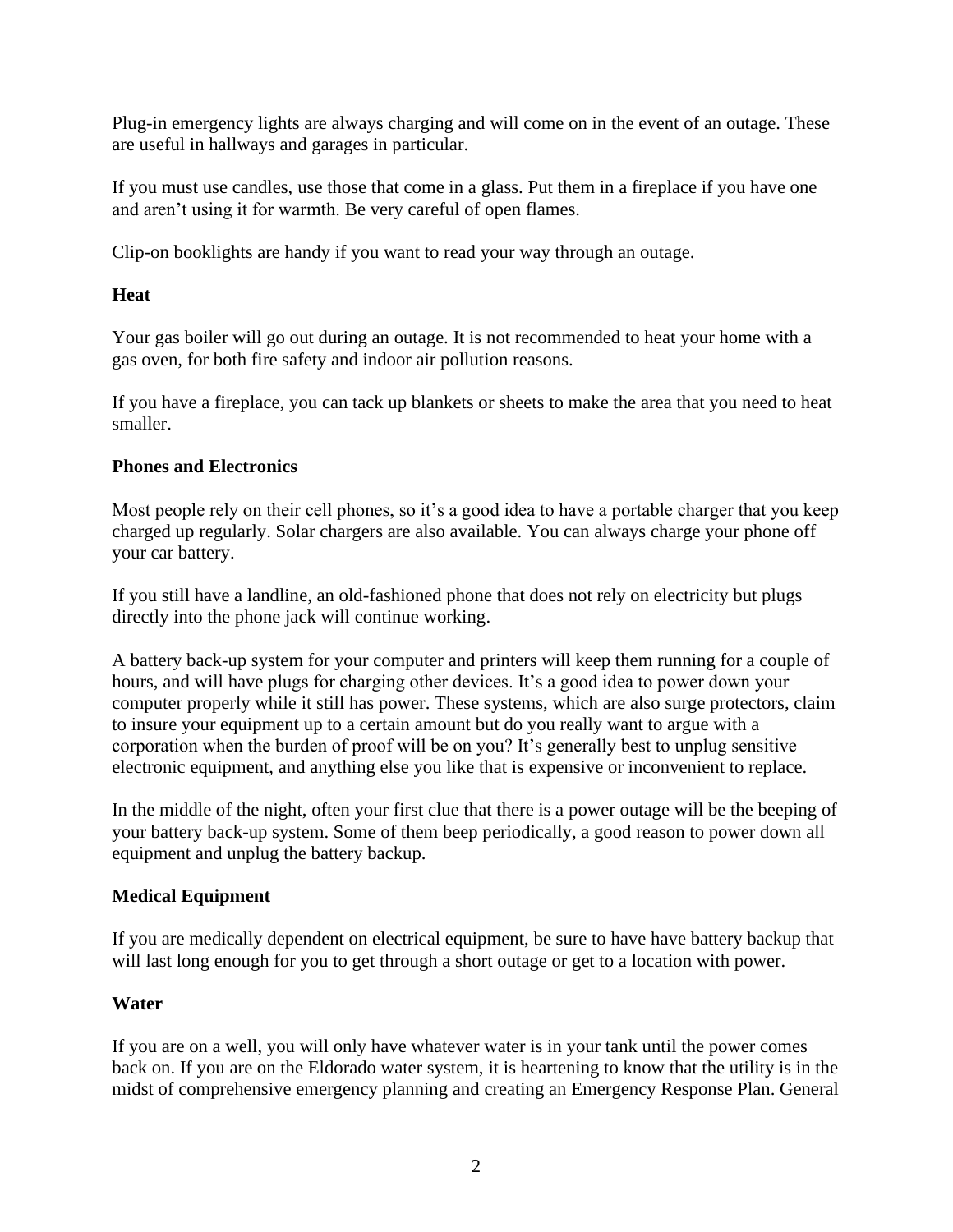Manager Steve King says that the utility owns a mobile emergency generator that could be moved around to the area where it is most needed, and that they are considering purchase of a second unit. If there is an outage, be sure to conserve water. Fill up pitchers and kettles, but don't plan on taking a shower.

## **Cooking**

If you have a gas stove or grill, you can light it with a match since the automatic ignition system won't work. An electric kettle or coffee pot can be plugged into a battery backup.

### Re**frigerators and Freezers**

According to the CDC, food should keep in your refrigerator for four hours, and a freezer for up to 48 hours if it is packed full. Avoid opening your refrigerator and freezer unless the outage becomes very extended and you need to cook food that might otherwise spoil.

### **Generators**

There are a variety of generators, from gas and propane to electric that must be kept charged up to solar, but they all have their advantages and disadvantages.

### **Garage Doors**

Consult your owner's manual before a power outage so you know how to disconnect your garage door from the electrical opening system so it can be opened and closed manually. Bear in mind that once you disconnect it, it will no longer be locked.

#### **Natural Gas Outages**

Some in Eldorado will remember the widespread natural gas outage in New Mexico in February 2011. Pump stations in Texas failed for various reasons and had no back-up systems, so the gas did not make it much past just north of Santa Fe. People who still had gas were asked to turn down their thermostats and limit cooking, while our neighbors to the north had to wait days until the National Guard went house to house to safely relight heating system pilot lights.

It's a good idea to have sleeping bags and warm comforters and blankets for all family members.

## **Activities**

If it's daytime, go for a walk. If it's evening, pull out your LED lantern and a jigsaw puzzle for the family to work on. Yoga and meditation can pass the time pleasantly, at least for a while. If you have a charger, you can listen to music on your phone or mp3 player. Use your booklight and read yourself to sleep. Cuddle up with family members and animal companions.

And you might as well enjoy the quiet. When the power is out and the refrigerator ceases humming, it can be both disconcerting and peaceful—as long as it doesn't go on too long!